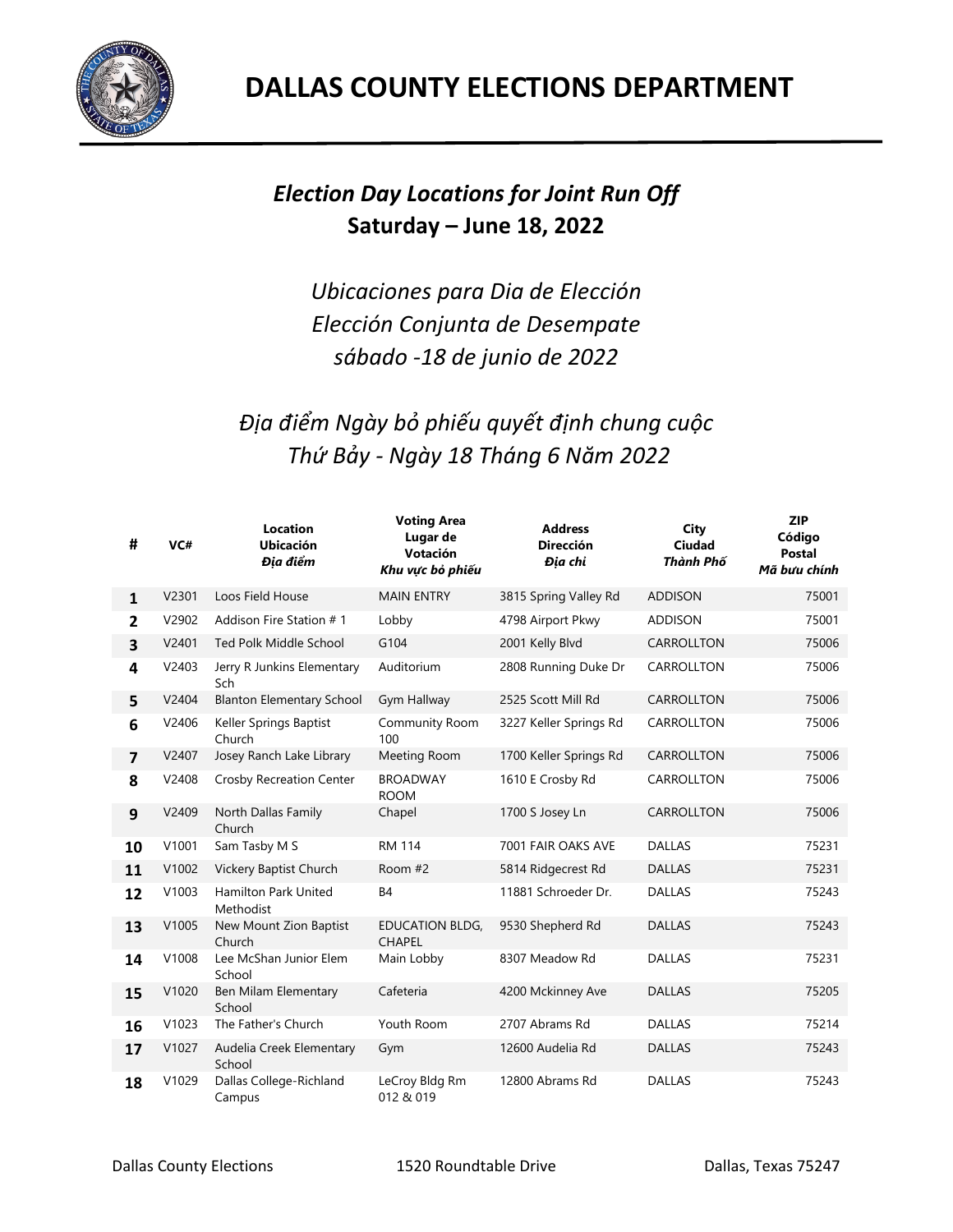| #  | VC#   | Location<br><b>Ubicación</b><br>Địa điểm      | <b>Voting Area</b><br>Lugar de<br>Votación<br>Khu vực bỏ phiếu | <b>Address</b><br><b>Dirección</b><br>Địa chỉ | City<br>Ciudad<br>Thành Phố | <b>ZIP</b><br>Código<br>Postal<br>Mã bưu chính |
|----|-------|-----------------------------------------------|----------------------------------------------------------------|-----------------------------------------------|-----------------------------|------------------------------------------------|
| 19 | V1030 | A M Aikin Elementary<br>School                | Gym                                                            | 12300 Pleasant Valley<br>Dr                   | <b>DALLAS</b>               | 75243                                          |
| 20 | V1032 | Northwood Hills<br>Elementary Sch             | Gym                                                            | 14532 Meandering Way                          | <b>DALLAS</b>               | 75254                                          |
| 21 | V1036 | Richardson ISD Academy                        | <b>GYM</b>                                                     | 13630 Coit Rd                                 | <b>DALLAS</b>               | 75240                                          |
| 22 | V1040 | Thurgood Marshall<br><b>Elementary School</b> | Large Room                                                     | 9666 Ferris Branch Blvd                       | <b>DALLAS</b>               | 75238                                          |
| 23 | V1045 | PLA - Highland Meadows                        | Auditorium                                                     | 8939 Whitewing Ln                             | <b>DALLAS</b>               | 75238                                          |
| 24 | V1049 | Merriman Park Elementary<br>School            | Cafe                                                           | 7101 Winedale Dr                              | <b>DALLAS</b>               | 75231                                          |
| 25 | V2016 | Unity Church of Dallas                        | Fellowship Hall                                                | 6525 Forest Ln                                | <b>DALLAS</b>               | 75230                                          |
| 26 | V2019 | George B Dealey<br>Vanguard                   | Auditorium Foyer                                               | 6501 Royal Ln                                 | <b>DALLAS</b>               | 75230                                          |
| 27 | V2020 | Arthur Kramer Elementary<br>School            | Foyer                                                          | 7131 Midbury Dr                               | <b>DALLAS</b>               | 75230                                          |
| 28 | V2032 | Skillman Southwest<br>Library                 | Auditorium                                                     | 5707 Skillman St                              | <b>DALLAS</b>               | 75206                                          |
| 29 | V2036 | Zion Lutheran Church                          | <b>CHURCH</b><br><b>NARTHEX</b>                                | 6121 E Lovers Ln                              | <b>DALLAS</b>               | 75214                                          |
| 30 | V2042 | Parkhill Junior High School                   | Small Gym                                                      | 16500 Shadybank Dr                            | <b>DALLAS</b>               | 75248                                          |
| 31 | V2052 | Fretz Park Library                            | <b>BLACK BOX</b><br><b>THEATER</b>                             | 6990 Belt Line Rd                             | <b>DALLAS</b>               | 75254                                          |
| 32 | V2059 | Audelia Road Branch<br>Library                | Auditorium                                                     | 10045 Audelia Rd                              | <b>DALLAS</b>               | 75238                                          |
| 33 | V2060 | Northlake Elementary<br>School                | Hallway/Cafe                                                   | 10059 Ravensway Dr                            | <b>DALLAS</b>               | 75238                                          |
| 34 | V2061 | Lake Highlands<br><b>Elementary School</b>    | Gym                                                            | 9501 Ferndale Rd                              | <b>DALLAS</b>               | 75238                                          |
| 35 | V2066 | Lake Highlands North Rec<br>Ctr               | Craft Room                                                     | 9940 White Rock Trl                           | <b>DALLAS</b>               | 75238                                          |
| 36 | V2067 | L L Hotchkiss Elementary<br>School            | Auditorium Foyer                                               | 6929 Town North Dr                            | <b>DALLAS</b>               | 75231                                          |
| 37 | V2079 | Anne Frank Elementary<br>School               | Auditorium                                                     | 5201 Celestial Rd                             | <b>DALLAS</b>               | 75254                                          |
| 38 | V3008 | George L Allen Sr Court<br><b>Building</b>    | <b>MAIN LOBBY</b>                                              | 600 Commerce St                               | <b>DALLAS</b>               | 75202                                          |
| 39 | V3200 | H Bob Daniel SR<br>Intermediate Sch           | <b>Band 102</b>                                                | 1007 Springwood Dr                            | DUNCANVILLE                 | 75137                                          |
| 40 | V3201 | Alexander Elementary<br>School                | Music Room                                                     | 510 Softwood Dr                               | DUNCANVILLE                 | 75137                                          |
| 41 | V3202 | Duncanville Library                           | MTG RM 1-3                                                     | 201 James Collins Blvd                        | DUNCANVILLE                 | 75116                                          |
| 42 | V3203 | Duncanville's First Baptist<br>Chur           | Gym Foyer                                                      | 323 W Wheatland Rd                            | DUNCANVILLE                 | 75116                                          |
| 43 | V3204 | Reed Middle School                            | <b>AUDITORIUM</b>                                              | 530 E Freeman St                              | DUNCANVILLE                 | 75116                                          |
| 44 | V3205 | Brandenburg International<br>School           | Band                                                           | 1903 Blueridge Dr                             | DUNCANVILLE                 | 75116                                          |
| 45 | V3206 | Byrd Middle School                            | <b>GYMB</b>                                                    | 1040 W Wheatland Rd                           | DUNCANVILLE                 | 75116                                          |
| 46 | V3207 | Arise Church                                  | <b>LEGACY HALL</b>                                             | 201 W Center St.                              | DUNCANVILLE                 | 75116                                          |
| 47 | V3208 | Central Elementary School                     | Auditorium                                                     | 302 E Freeman St                              | DUNCANVILLE                 | 75116                                          |
| 48 | V3209 | Duncanville High School                       | Performance Hall<br>Foyer                                      | 900 W Camp Wisdom<br>Rd                       | DUNCANVILLE                 | 75116                                          |